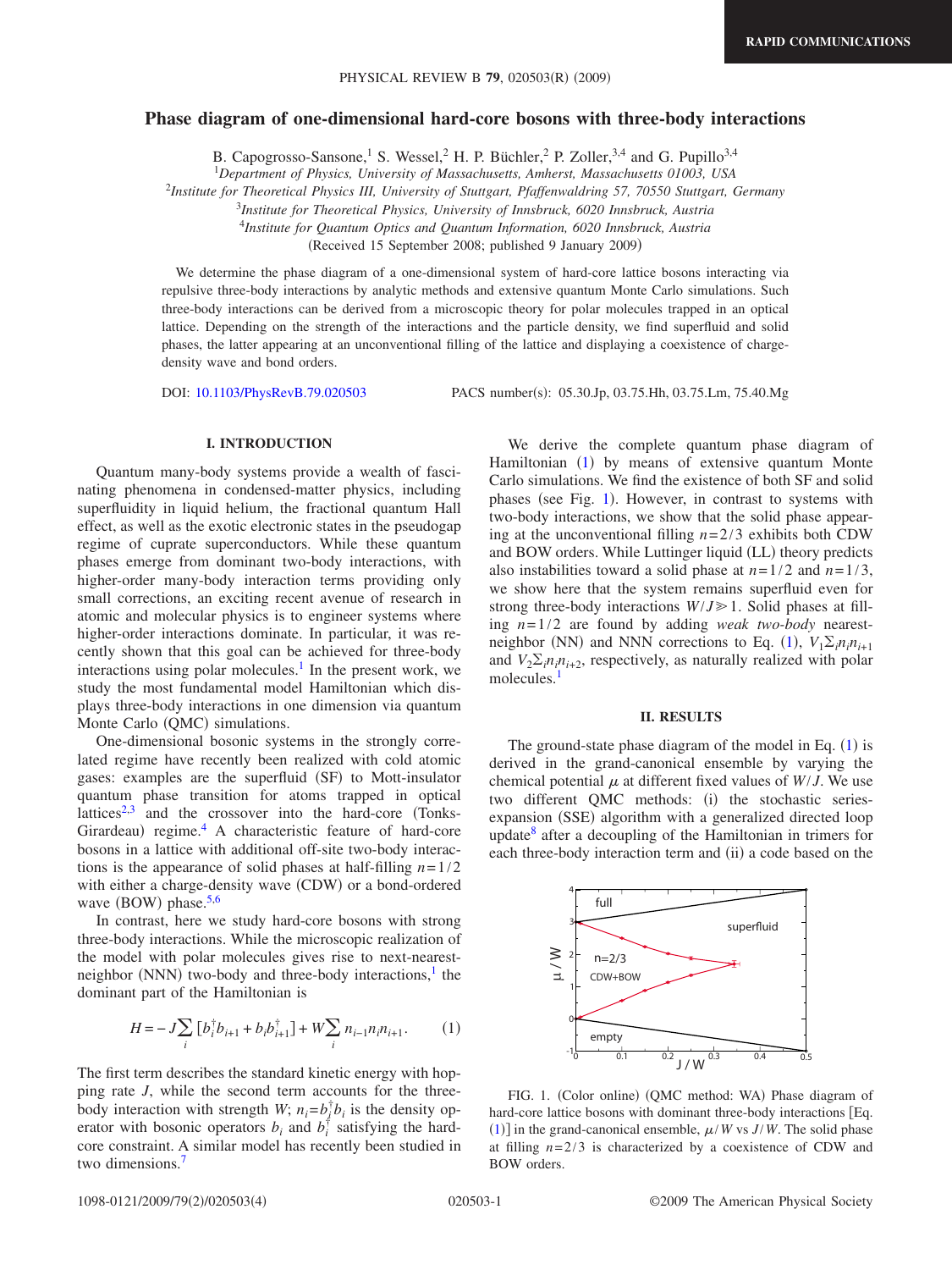<span id="page-1-0"></span>

FIG. 2. (Color online) (QMC method: SSE) *Lattice filling n*=2/3. (a) Bond-order structure factor  $S_{\text{BOW}}(2\pi/3)/L$  vs *W*/*J*. Top to bottom: lattice sizes  $L=36$ , 60, 120, 240, and 300; the TDL is indicated. Dashed line: strong-coupling perturbative result  $4/9(J/W)^2$ . (b) Density structure factor  $S_{CDW}(2\pi/3)/L$  vs *W/J*. Top to bottom: lattice sizes  $L=36, 60, 120, 240,$  and 300; the TDL is indicated. Dashed line: strong-coupling result  $n^2/4 = 1/9$ . (c) Superfluid density  $\rho_s$  as a function of *W*/*J* for lattice sizes *L*=36, 60, and 120. Inset: *W<sub>c</sub>*/*J* as a function of  $1/\ln^2 L$  results from the WA. The line is a guide for the eyes.

Worm algorithm (WA) path-integral approach,<sup>9</sup> which allows efficient sampling of the many-body path winding numbers in imaginary time and space directions. Although the SSE method samples both BOW and CDW orders, its efficiency drops for very large values of *W*/*J*. The WA does not suffer from this issue and is especially useful in checking the limit  $W/J \ge 1$ . Results obtained with the two methods are found to be consistent (see below). The ground-state properties of the finite systems have been probed using temperatures *T* =0.6*J*/*L*, with *L* the number of lattice sites, which was found sufficiently low.

The phase diagram is determined by two phases (see Fig. [1](#page-0-1)): a superfluid LL phase with algebraic correlations, surrounding a solid phase at filling *n*=2/3, which appears for dominant three-body interactions  $W/J \ge 3$ . The solid phase is incompressible, giving rise to the characteristic lobe structure in the  $\mu$ -*W* phase diagram. This incompressible phase is characterized by the structure factors  $S_{CDW}$  for a chargedensity wave and S<sub>BOW</sub> for a bond-order wave at the wave vector  $k=2\pi/3$ ,

$$
S_{\text{CDW}}(k) = \frac{1}{L} \sum_{j,l} \exp[ik(j-l)] \langle n_j n_l \rangle, \tag{2}
$$

$$
S_{\text{BOW}}(k) = \frac{1}{L} \sum_{j,l} \exp[ik(j-l)] \langle K_j K_l \rangle,\tag{3}
$$

with the bond operators  $K_l = b_l^{\dagger} b_{l+1} + b_l b_{l+1}^{\dagger}$ .

The presence of CDW order can be easily understood in the limit  $J=0$ , where the ground state at filling  $n=2/3$  is threefold degenerate. In fact, up to lattice translations, each ground state takes the form  $|\Omega\rangle = \prod_k b_{3k}^\dagger b_{3k+2}^\dagger |0\rangle$  and exhibits CDW order with  $S_{CDW}(2\pi/3) = n^2L/4$ . From the unconventional filling  $n=2/3$  of the solid phase, it follows that once hopping of particles is allowed the charge-density order implies small hopping correlations since the position of a particle in the solid breaks the symmetry of hopping to the left or hopping to the right. Using standard perturbation theory in the hopping term, we find that also a bond-order wave ap-

pears for finite hopping with  $S_{\text{BOW}}(2\pi/3) = n^2 L J^2 / W^2$ . Monte Carlo results directly confirm the coexistence of the two orders. Analogous to the case of the Hubbard model with on site two-body interactions, this incompressible phase at filling  $n=2/3$  can be reached by varying the density, which corresponds to a mean-field transition, or by keeping the density constant and by varying the strength of the interactions  $W/J$  (see Fig. [1](#page-0-1)). We found that the superfluid density vanishes at the boundaries, indicating that doping of the system happens simultaneously to the solid to SF transition. In the following we will be mainly interested in characterizing the constant-density transition at the tip of the lobe.

## A. Filling  $n = 2/3$

Our results for the order parameters  $S_{\text{BOW}}$  and  $S_{\text{CDW}}$  at fixed density *n*=2/3 are shown in Fig. [2](#page-1-0) for system sizes *L*  $=$  36, 60, 120, 240, and 300 (top to bottom), together with the extrapolated thermodynamic limit (TDL) behavior. The latter has been obtained based on an observed linear scaling of  $S_{\text{BOW}}$  and  $S_{\text{CDW}}$  in  $1/L$  within the solid phase and is found to be in perfect agreement with the strong-coupling results for the order parameters valid for  $W/J \ge 1$  (dashed lines). In the thermodynamic limit, the two order parameters are found to vanish simultaneously at a critical ratio  $W_c / J \approx 2.9$ , corresponding to the solid to liquid transition at the tip of the lobe.

A more refined determination of the transition point can be obtained using bosonization techniques. In the weakly interacting regime with  $W/J \ll 1$ , the system can be mapped onto the sine-Gordon model, $<sup>1</sup>$ </sup>

$$
H = \frac{\hbar v}{2} \int dx \left\{ \left[ K \Pi^2 + \frac{1}{K} (\partial_x \Phi)^2 \right] + \lambda \cos(\gamma \Phi) \right\}, \quad (4)
$$

where  $\Phi$  denotes the charging field and  $\Pi$  the canonical conjugate operator, while *K* is the LL parameter and  $\gamma = \sqrt{36\pi}$  is the periodicity of the sine term. Consequently, the transition from the LL to the solid phase at the tip of the lobe in Fig. [1](#page-0-1) appears at the critical value  $K_c = 2/9$  and it belongs to the Kosterlitz-Thouless (KT) universality class.  $11(b)$  For weak in-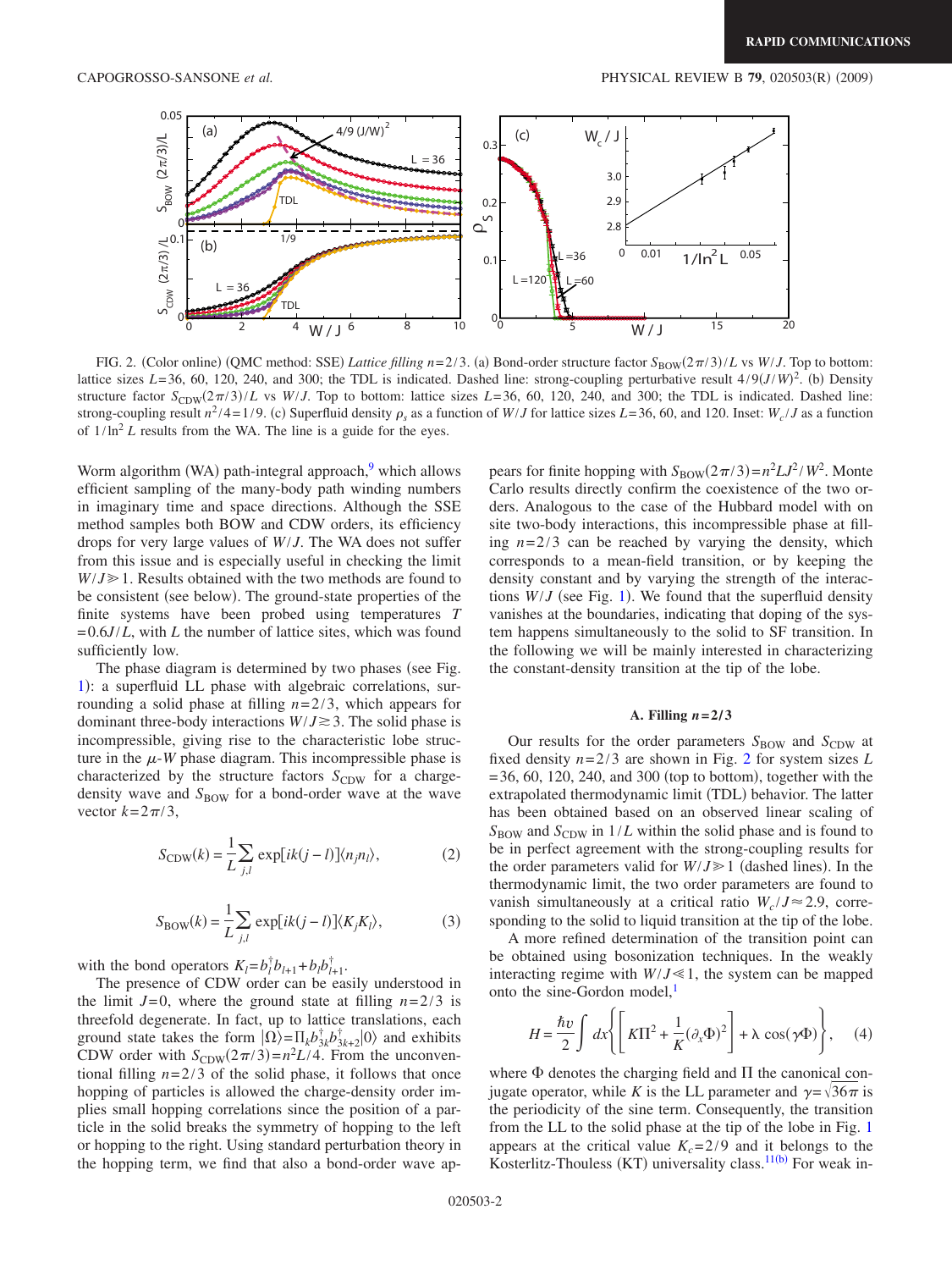<span id="page-2-0"></span>

FIG. 3. (Color online) (QMC method: WA) Lattice filling  $n=1/2$ . (a) Luttinger liquid parameter *K* as a function of *W*/*J* with critical value  $K_c$ =0.5 (dashed line) of the superfluid to solid transition. The inset shows the density structure factor  $S_{CDW}(\pi)/L$  as a function of the inverse system size  $1/L$  for  $W/J = 1000$ . (b) Phase diagram in the presence of an additional nearest-neighbor interaction  $V_1$  in the plane  $W/J$ vs  $V_1/J$ . The arrow indicates the point of the superfluid to solid transition at  $W/J=0$ .

teractions  $W/J \ll 1$  the behavior of the Luttinger parameter is obtained directly from bosonization techniques as *K*=1  $-(2\sqrt{3}/\pi)W/J$ ; however. this value is strongly renormalized close to the liquid to solid quantum phase transition. We compute the LL parameter numerically as  $K = \hbar \pi \sqrt{\rho_s \kappa / m}$  by QMC methods, with  $\rho_s$  and  $\kappa$  as the superfluid density and compressibility, respectively. The latter are calculated from the statistics of winding numbers  $\langle W_{\alpha}^2 \rangle$  in imaginary time and space directions. In particular, for a square system such that  $L_r \approx L_x = L$ , with  $L_r = \hbar v / T$  and  $v = \sqrt{\rho_s / \kappa m}$  the sound velocity,  $\rho_s = mLT \langle W_x^2 \rangle / \hbar^2$  (Ref. [10](#page-3-10)) and  $\kappa = \langle W_x^2 \rangle / LT$ , respectively, with  $m=\hbar^2/2J$ . We have performed simulations for  $L=60$ , 90, 120, 150, and 300. In order to precisely locate the critical point we employ finite-size scaling arguments following from the KT renormalization-group flow.<sup>11</sup> Calling  $W_c(L)$  the value of *W* for which  $K(L) = K_c$ , the finite-size scaling of the transition point is  $W_c(L) - W_c \propto [\ln(L)]^{-2}$ , with  $W_c$  as the transition point in the thermodynamic limit. The inset of Fig.  $2(c)$  $2(c)$  shows the finite-size scaling of  $W_c(L)$ , which gives the transition point  $W_c / J = 2.80 \pm 0.15$ , in agreement with the discussion above.

#### **B.** Filling  $n = 1/2$

In Ref. [1](#page-3-0) it is argued that for lattice filling  $n=1/2$  a superfluid to solid transition should occur as a function of *W*/*J* at a critical LL parameter  $K_c = 0.5$ . This instability is based on the observation that replacing the density operator by its fluctuations around the mean value  $n_i = n + \delta n_i$ , the three-body interaction gives rise to nearest-neighbor and next-nearestneighbor interactions,

$$
W \sum_{i} n_{i-1} n_i n_{i+1} \sim Wn \sum_{i} \left[ \delta n_{i-1} \delta n_{i+1} + 2 \delta n_{i-1} \delta n_i \right].
$$

In analogy to systems with two-body interactions, one would expect a solid phase at half-filling *n*=1/2. However, we find that the competition between the nearest-neighbor interaction of strength 2*Wn*, which drives an instability toward a CDW solid, and the next-nearest-neighbor interaction of strength *Wn*, which drives an instability toward a BOW solid, removes all instabilities altogether (see below). The

low-temperature phase is thus a superfluid, independent of the magnitude of *W*/*J*. This behavior is a special property of three-body interactions, and it is in stark contrast to the twobody case, where a transition into the solid phase has been always reported.<sup>5</sup> In Fig. [3](#page-2-0)(a) we show our results for *K* as a function of *W*/*J*, obtained using the procedure described above for system sizes *L*=80, 120, 160, 240, and 320. For weak three-body interactions  $W/J \le 1$ , *K* tends to the hardcore value *K*=1. We find that for large interactions *W*/*J*  $\geq 1$  the LL parameter saturates at a value  $K=0.528\pm0.015$  $>K_c$  which is larger than the critical value  $K_c$ =0.5, and thus no superfluid to solid transition occurs at filling *n*=1/2. Consistently, the superfluid fraction does not show any appre-ciable system-size dependence (Fig. [4](#page-2-1)).

The inset of Fig. [3](#page-2-0)(a) shows the structure factor  $S_{CDW}(\pi)$ as a function of the inverse system size 1/*L* for the case of *W*/*J*=1000. The structure factor extrapolates to a value consistent with zero in the thermodynamic limit, consistent with a superfluid in this limit of large three-body interactions. It remains an open question whether there is an analytical result predicting the value of the Luttinger parameter for infinite three-body interactions in analogy to hard-core bosons with  $K=1$ .

<span id="page-2-1"></span>

FIG. 4. (QMC method: SSE) Superfluid fraction  $\rho_s$  as a function of  $W/J$  for fillings  $n=1/3$ ,  $1/2$ , and  $2/3$ . Gray and black lines correspond to system sizes *L*=60 and 120, respectively. Due to particle-hole symmetry, the superfluid fractions for  $n=1/3$  and  $2/3$ are the same for *W*/*J*=0.